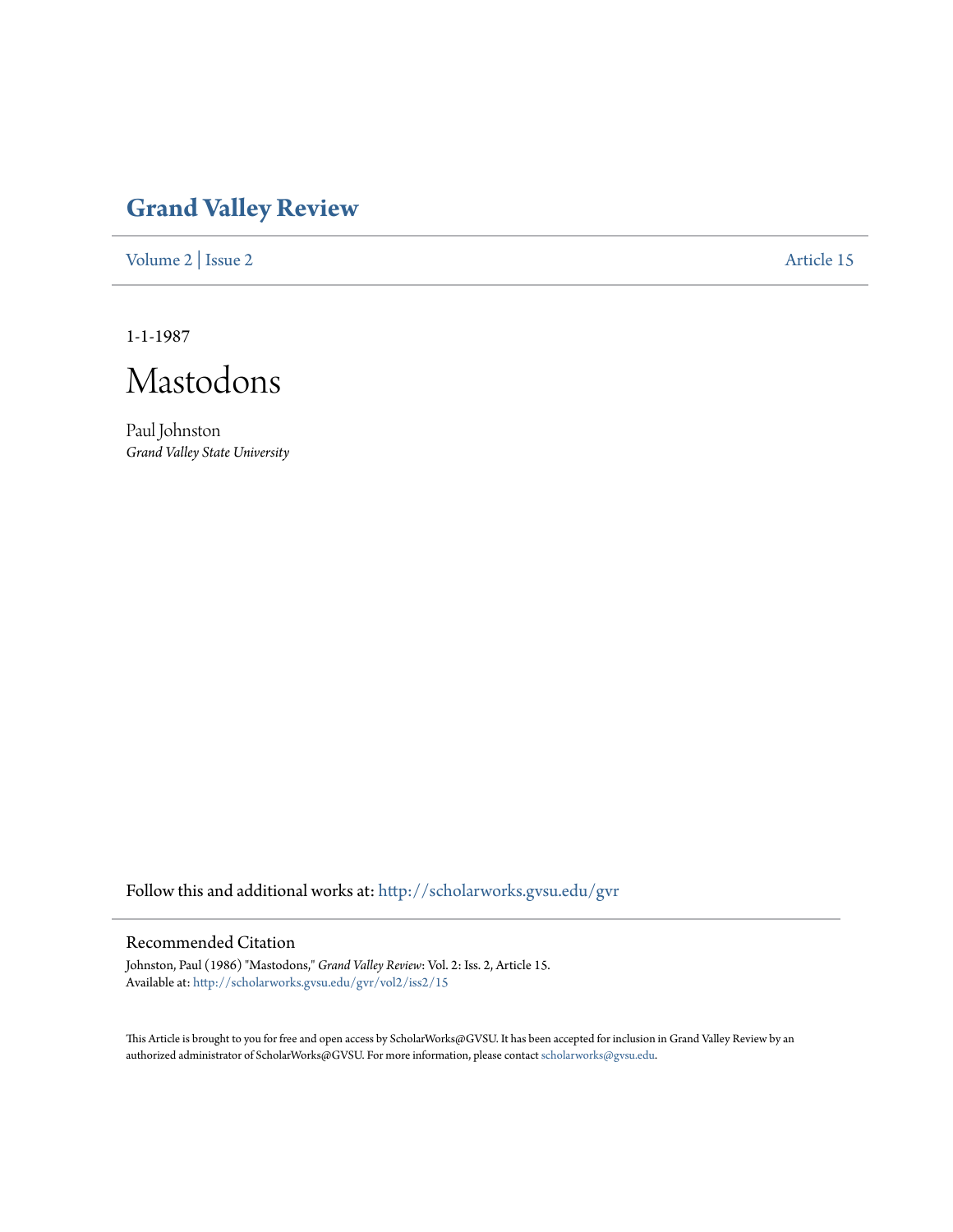## **Mastodons\***

Beatrice Dart was able to come home before the end of the week. Though she was confused and awkward in her movements, more unsteady with her cane, she suffered neither paralysis nor loss of speech. For this Reverend Dunning, from the Congregational Church in town, said God ought to be praised. Virgil Dart nodded. He sat beside Bea, his hair  $-$  gray, like the old, long unpainted wood of his tumble-down  $\bar{b}$  barn  $-$  sticking up in back, his overalls temporarily changed to old wool slacks and a white shirt and suspenders. A frown, not understood by the minister, lurked behind Virgils's impassive face. To make the minister feel useful and welcome Virgil had to suppress his own agnostic feelings, when it seemed like it ought to have been the minister making *him* feel better. He was tempted at that moment to point out that people in more ignorant, more *religious,* times thought that strokes were strokes of God. "Well, yes;' he said instead. "I suppose that's *true:'* Perhaps that's how ministers make us better people, he thought, by making us treat them gently.

Beatrice's stroke had come in the morning, just before a rain. Virgil had been in the field with the manure spreader when Nat, the boy Virgil had staying in the room off the garage in exchange for help with the chores, had brought the news. Nat looked like he'd run all the way from the house, his legs moving in long, loping strides. Virgil shut down the power shaft which drove the rotating blades at the back of the spreader, stopping the shower of manure, then pushed in the clutch and dual brakes, bringing the tractor to a halt. The tractor idled as he waited for Nat to come up and get his breath. Something was wrong.

The boy stuttered out the news. "It's  $-$  it's  $-$  Bea  $-$  Mrs.  $-$  Beatrice had stroke. Ju-Judy called the doctor and he's on the way. Judy's sitting with her on your bed:' In the instant of comprehension the Darts' forty year marriage was transformed, though at the time Virgil only felt a confused anxiousness. What was the quickest way to get to her? It was too far to run with any speed. "Unhook me;' he told Nat. The boy grabbed the power shaft, pulling at it and trying to turn it at the same time,

\*"Mastodons" is excerpted from a longer fictional work, which Johnston affectionately calls his "cow novel".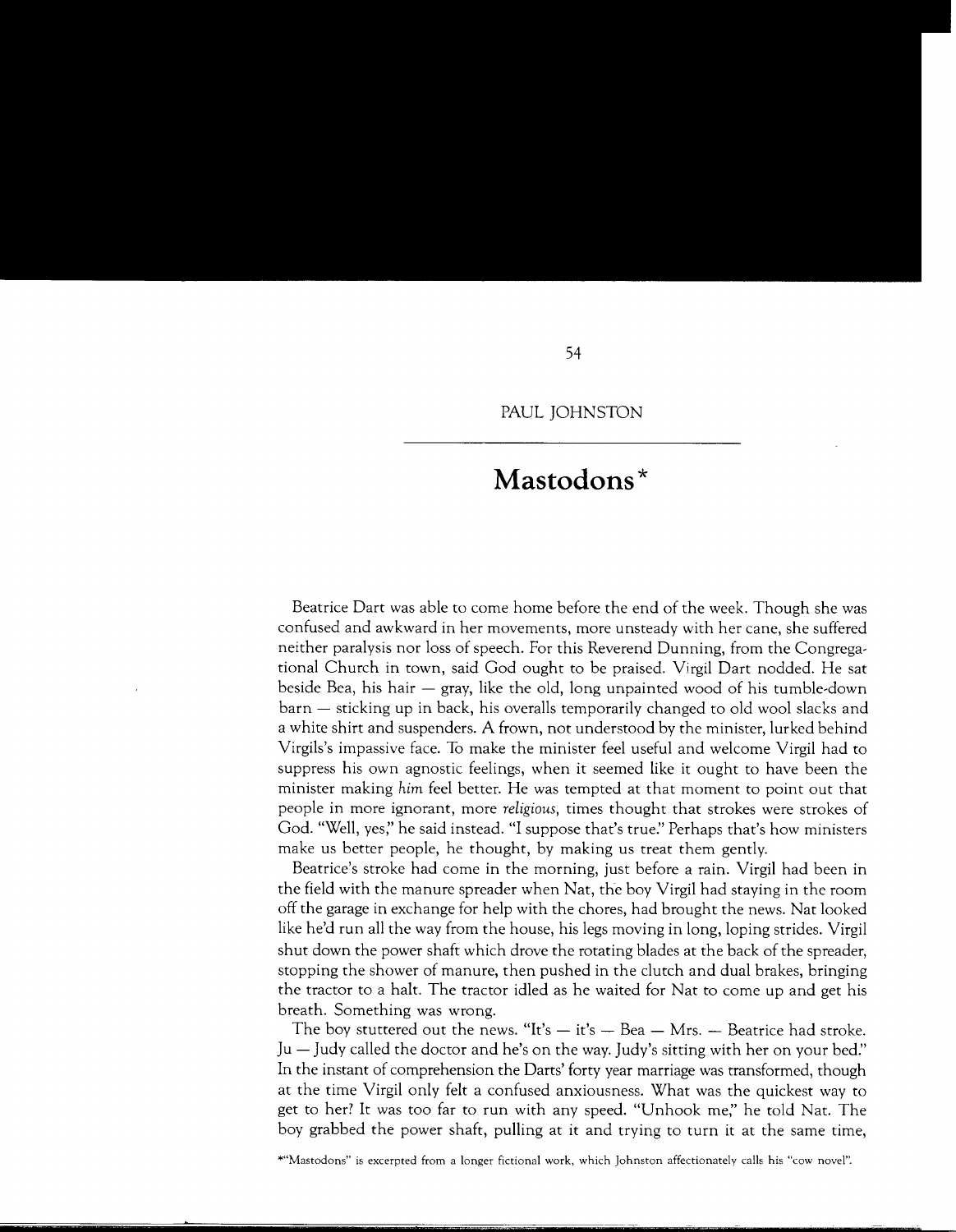but it wouldn't come. "Squeeze it;' Virgil reminded him, and in another moment the shaft was free. Virgil watched the boy fumble at the other catches, crusted with dried manure. The hitch dropped away and Virgil shifted the tractor into its highest gear. He let out the clutch and the tractor lurched forward. The seat dropped beneath him as the hugh rear wheels dropped into a furrow. Virgil aimed the tractor diagonally across the field. Its fastest speed was only twenty miles an hour, but that was faster than Virgil could run. He kept his eys straight ahead as he bumped and bounced across the field, ducking his head as he whipped past the bushes of the windbreak at the end of the field.

The sky beyond the house, as Virgil crested the hill, was darkening with clouds, though the morning sun still shone on the farmhouse and the barn. Both buildings showed their age, the bricks crumbling along the walls of the house, the barn's paint faded and cracked and peeling, exposing the gray wood beneath. The tractor rumbled into the yard and Virgil shoved up the throttle, stalling out the engine. A black and white patrol car from the Sheriffs Department was already parked in the drive.

Judy, the girl who lived in the front of the house with her husband and young son, sat beside Beatrice on the bed, holding her hand. Two deputies stood by, hats in hand. "Beatrice?" Virgil said, coming to the side of the bed. His wife looked up at him. Her skin was pallid and slack. She looked smaller than he expected.

"She's all right;' Judy said. "She's a little dazed right now. She's had quite a shock to her system. *Here:'* She took Virgil's hand and placed Bea's in it. It was small and cold. Virgil could detect not sign of recognition in his wife's dull, puzzled face.

The first peal of thunder rumbled from the west as Dr. Mudgett examined her sitting on the edge of the bed. The first drops of rain were falling as the stretcher was loaded into the back of the ambulance. Virgil walked with the doctor to his car. Nat was standing to one side, and Virgil told him to take the tractor back out to retrieve the manure spreader. "Finish the job first;' he added. "Then bring the car into the hospital?'

Reverend Dunning stood to leave. Virgil rose and shook his hand, relieved to see him going. The minister had suggested that the women of the church might help care for Beatrice in these difficult times, to which Virgil replied that it didn't look like there'd be much call, but he appreciated the suggestion. The minister also made reference to the comfort of the church in times when we are confronted by our own frailty and mortality, to which Virgil did not reply at all, damn the awkwardness.

"Now you take good care of yourself, and we'll see you in church;' the minister said to Beatrice. He took her hand and squeezed it, and she clutched his with both of hers in return.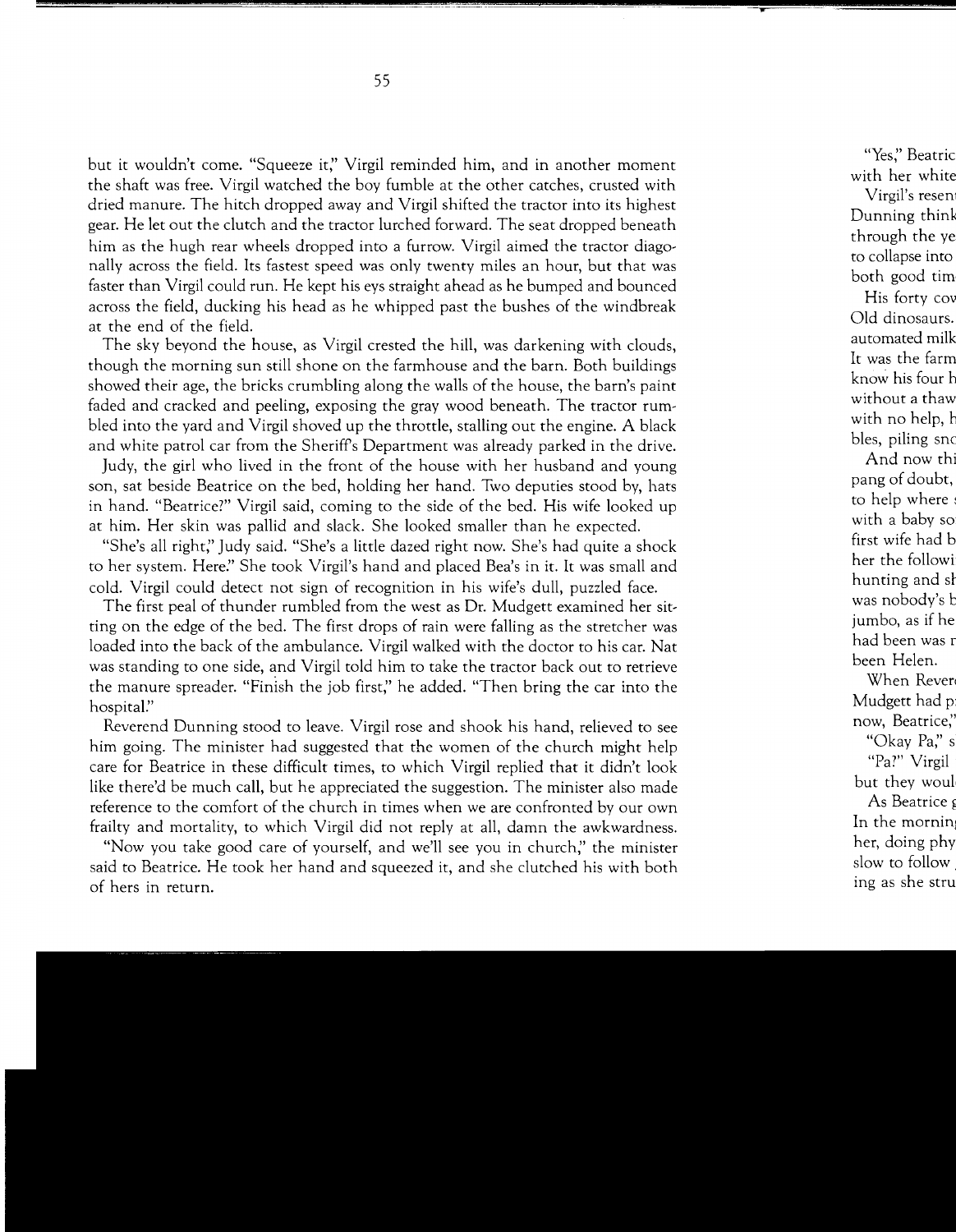"Yes;' Beatrice said, looking up at him with a girlish giggle that contrasted sharply with her white head and slackened body. "I'll do that."

Virgil's resentment went deeper than his disdain for Christian superstition. Didn't Dunning think he could take care of his wife? Virgil's shoulders had carried a lot through the years. The farm, though it now was crumbling and weed-strewn, likely to collapse into dust the day that Virgil died. His herd, that he had husbanded through both good times and bad. He could carry Beatrice now.

His forty cows in the old barn were relics of the past, like himself, like Beatrice. Old dinosaurs. The Putnam farm, just down the road, with its four hundred head, automated milking parlors and blue Harvestor silos, was not just the farm of the future. It was the farm of the present. But that present wasn't for Virgil. Ed Putnam didn't know his four hundred cows. Over the past winter, when twenty-seven days had passed without a thaw, Putnam and his crew lost thirty cows to the chill in his barns. Virgil, with no help, had gotten all his cows through, stuffing hay in every crack in the stables, piling snow against the exposed walls to insulate against the wind.

And now this minister comes by to look after his wife. Hell. But Virgil felt an old pang of doubt, long buried. Beatrice was not his first wife. She had come to the farm to help where she could after his first tragic marriage, a marriage that had left him with a baby son. A baby son and anger and guilt and sorrow and indifference. His first wife had been the Oceana County Electric Motor Queen of 1931. He'd married her the following year, when she was just eighteen. He shot her by mistake. He was hunting and she wasn't supposed to be in the woods. That was forty years ago, and was nobody's business now. And now this minister comes around, with his mumbojumbo, as if he can't look after Beatrice. Or wouldn't. What his marriage to Beatrice had been was none of the minister's business. Wasn't any body's business. She hadn't been Helen.

When Reverend Dunning was gone Virgil went to the kitchen for the new pills Mudgett had prescribed and brought one back, with a glass of water. "Wash this down now, Beatrice;' he said, putting the pill in her stronger hand.

"Okay Pa;' she giggled. "You're good to *me:'* 

"Pa?" Virgil wondered, but only for a moment. So many things to think about, but they would pass.

As Beatrice got better, it became clear what would and what would not pass soon. In the mornings, while Virgil was with the cows or in the fields, Judy worked with her, doing physical exercises to bring back full use of her limbs. Beatrice was at first slow to follow Judy's instructions, though she was always cheerful and willing, smiling as she struggled for comprehension and facility. Her weaker hand was less sure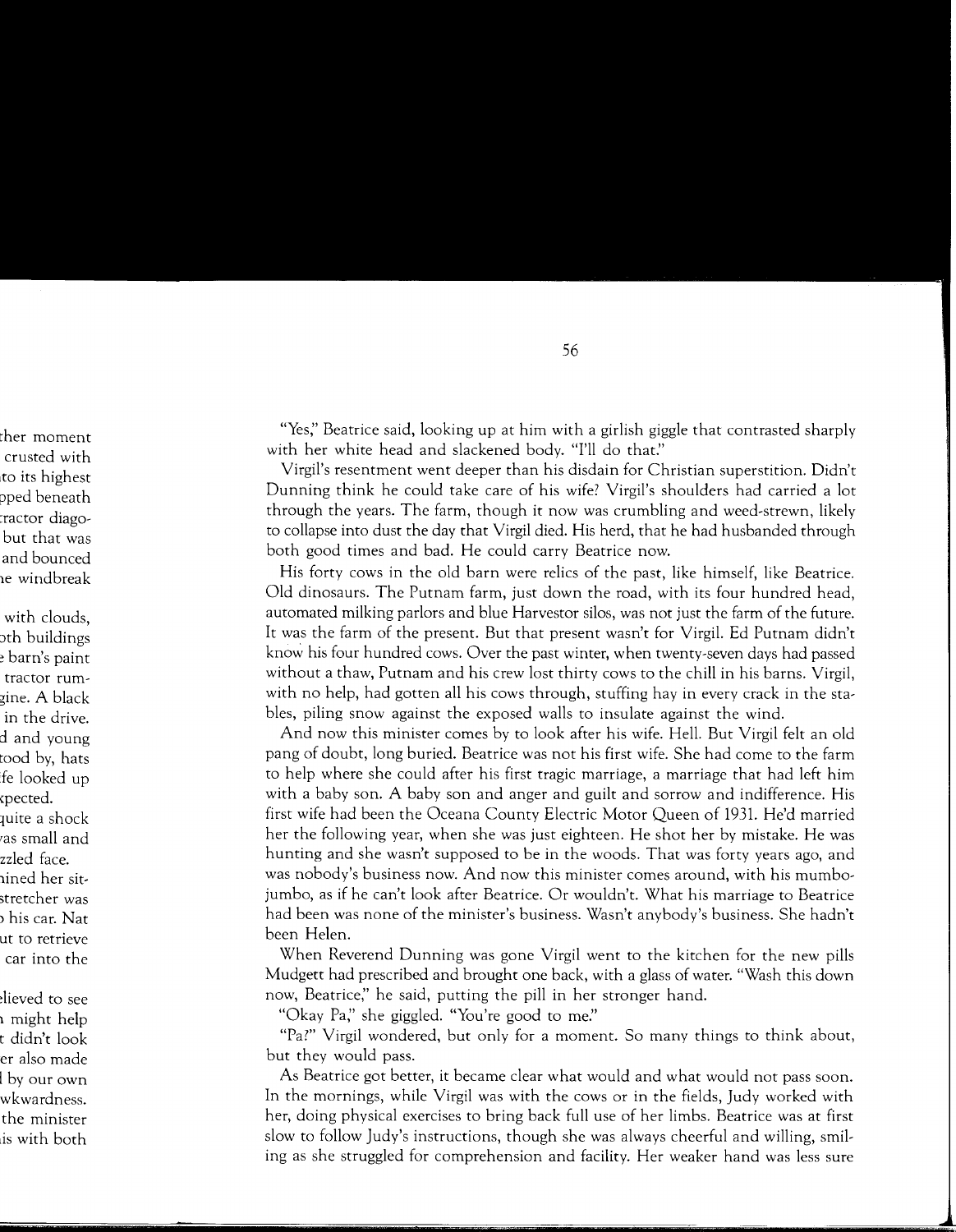with her cane, and Judy tried to teach her to use only her good hand, but she often forgot. She often, in fact, forgot her cane altogether, and had to be watched lest she try to walk without it and fall. She had trouble eating, filling her mouth with food until some had to be dug back out with a helping finger. "Chew and swallow, chew and swallow;' Judy or Virgil, whoever was helping her eat, had to constantly remind her. She also had to be watched that she did not put salt in her coffee or coffee on her mashed potatoes or her mashed potatoes in the sugar bowl. Unwatched, she would eat anything before her until her mouth would fill and food would start dropping back to her plate. "She's a good trencherwoman;' Virgil would say when his patience was not too tried. At other times, "For God's sake!" was his only response.

Beatrice could do nothing in the kitchen. Judy did what she could to help Virgil, cooking dishes that could be reheated and leaving them for lunch or dinner. Other women - Virgil's sister Carol, other nurses who had worked with Beatrice at the hospital, women from neighboring farms and from the church – brought casseroles and cakes and pies. Judy watched Virgil to see that he didn't simply start eating these sweets for his meals, and Virgil's own concern that Beatrice eat right prompted him to have more at least for lunch and dinner, though he did eat the desserts for his own breakfasts. With all their help, however  $-$  and he wouldn't have made it for long without them,  $-$  particularly Judy  $-$  Virgil was strained and exhausted by the burden he suddenly took on in the house. Beatrice required constant watchfulness and attention, and the continual frustration took its toll on Virgil. One afternoon in the months to come, she would cut herself while Virgil slept on the couch, slicing open her palm on the blade of a butcher knife, her blood greasily smearing the Darts' old silverware spread out in a strange pattern on the kitchen counter. She looked puzzled when Virgil discovered her still sorting and arranging the silver. "For God's sake!" he hollered. He thrust her hand under the tap and wrapped it in a towel. She giggled at his attention. "We're lucky to be here, in Michigan, in the middle of America, in the middle of the country, aren't we Pa?" she said as he examined the parted flesh.

As the days passed and turned to weeks, one problem became more and more clear. While Beatrice's speech returned nearly to normal, her memory did not. She was confused about where she was, what she was doing, who people were. She substituted for the present, old memories of her younger life, living as if the world around her was the world of forty years ago, or more. Virgil could do nothing but watch as he slowly realized that the woman he was married to was gone, replaced by whatever memories of youth or past experience her disordered mind put together. She called him Pa even as they lay together in bed, and rose in the middle of the night, putting her clothes on if Virgil did not immediately awaken, saying it was time to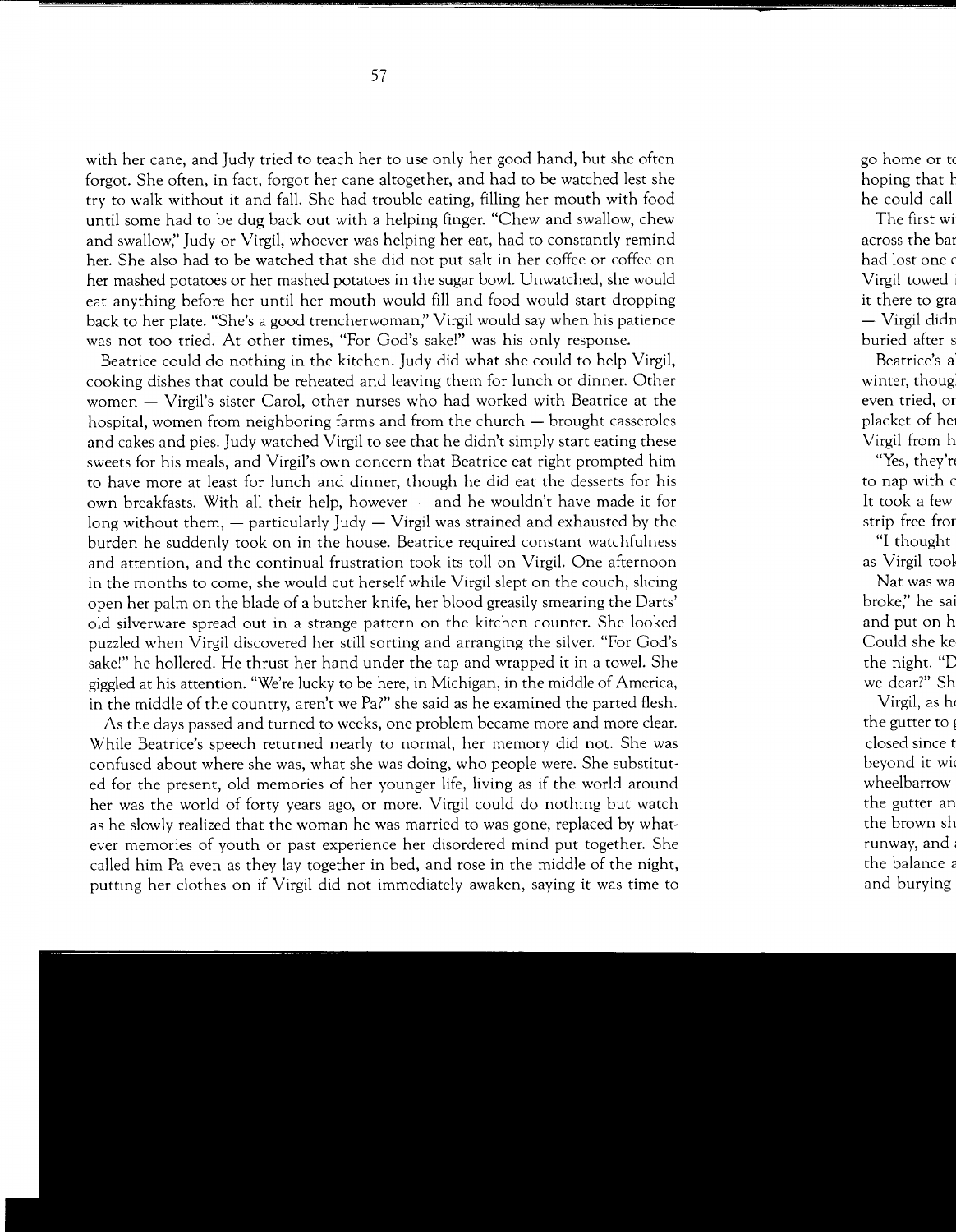go home or to work. He quickly learned, these sleepless nights, to hide her clothes, hoping that her searching would awaken him before she stumbled and fell, so that he could call her back to bed.

The first winter after Beatrice's stroke hit in late November, blowing drifts of snow across the barn yard, sealing the cows inside the stables before Thanksgiving. Virgil had lost one cow that fall, a young heifer who'd gotten in the corn and died of bloat. Virgil towed it to the ravine before the woods and rolled it over the edge, leaving it there to gradually rot away with the falling leaves. Somewhere in the same ravine  $-$  Virgil didn't know where  $-$  was the rifle he'd thrown away and later found and buried after shooting Helen.

Beatrice's ability to chew and swallow her food gradually improved through the winter, though her propensity to eat anything, and too much, did not diminish. She even tried, one February afternoon, to eat the flowers embroidered along the front placket of her bathrobe. "These look good enough to eat;' she said, smiling up at Virgil from her rocking chair.

"Yes, they're very pretty;' Virgil agreed. He was stretched out on the couch, trying to nap with one eye open, his gray hair splayed up behind his head on the bolster. It took a few moments for the ripping to disturb him. Beatrice had torn a six inch strip free from her robe, and was working on more.

"I thought they might be good to eat;' Beatrice said, her smile turned sheepish, as Virgil took the bathrobe from her and put it out of sight in their bedroom.

Nat was waiting for him when he came back to the living room. "The gutter chain broke;' he said. Virgil nodded, called Judy to see if she could come tend Beatrice, and put on his red feed cap. Judy knocked at the door. Virgil told her the problem. Could she keep Beatrice for dinner? The problem in the barn was likely to last into the night. "Don't worry about us girls, Pa;' Beatrice giggled. "We'll get along, won't we dear?" She squeezed Judy's hand.

Virgil, as he had feared, found that they would first have to clear the manure from the gutter to get at the chain. They opened the great door at the end of the walkway, closed since the beginning of the winter, and shoveled a path through the snow drifts beyond it wide enough for the series of boards and supports they built to carry a wheelbarrow out to the barnyard. Virgil and Nat took turns forking the manure from the gutter and running the laden wheelbarrow to the end of the boards, dumping the brown shit and straw into the snow. The loads were unwieldy on the makeshift runway, and as the sky darkened and snowflakes began to drift down, Nat twice lost the balance and dumped the wheelbarrow on its side, knocking over the supports and burying everything in the shit and snow.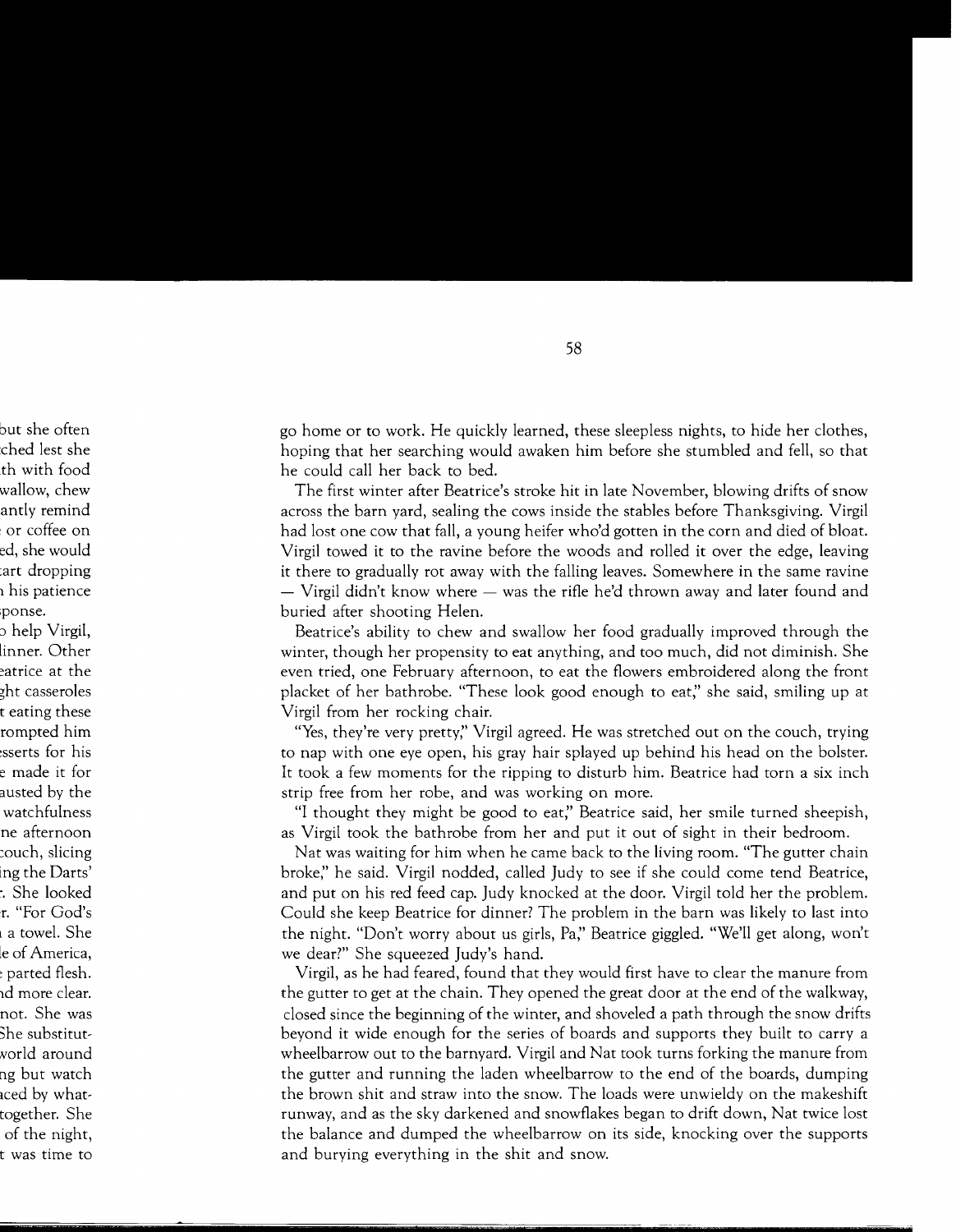The work went slowly. The gutter chain continually caught in the tines of the pitchfork. The two men said little as they took turns. Virgil watched as Nat went down the runway with the wheelbarrow. Nat had worked at the farm for a year now. He had been a quiet boy since the day Virgil had picked him up hitchhiking. He had also been slow and awkward, neither his mind nor his body familiar with the work on the farm. Had he changed in the months since he had come to the farm, or had Virgil merely grown accustomed to him? Nat was less awkward now, more useful, perhaps, but he was also still a mystery. Nat, going out the door, struggled with the wheelbarrow heaped high with manure. Virgil, looking at the boy's back, recognized himself those many years ago, when he too had been a silent young man.

Virgil turned back to the manure, assaulted with old thoughts and, worse, old feelings. The bright fall day, so many years ago, when he had killed his wife, rose up out of the leaves in his mind, rose up out of the ground. The long moment, as he remembered it, after the squeeze of the trigger and the report of the rifle, when the realization it was she he had aimed at was quickly followed by the question of what she was doing there in the woods, the desperate desire to call the bullet back, the equally desperate feat that the bullet would hit her, and finally her cry. Virgil dropped the rifle and ran though the fallen leaves to where she lay.

Helen Dart had lain in the big double bed the first night of their marriage. Helen Dart. Virgil, twenty years old, marvelled at the sound of it, marvelled at his good fortune, marvelled at the beautiful girl who was his wife, in his bed, in his house, on his farm. It was the spring of 1932, and Virgil felt strong and eager, ready to establish a farm when all about him were struggling against failure and repossession. He didn't walk but ran through the fitting and planting and harvesting, and watched with excitement and pride that winter as Helen's stomach grew large and round with the baby boy within her, the baby boy that would be theirs.

She lay on her back now, unable to move, as Virgil dropped to his knees beside her. Virgil's hands, strong from a boyhood of carrying milk pails and pitching hay, tore open her shirt and camisole. Her right breast was torn, the white flesh red with blood and milk where the bullet had ripped through,. There was little bleeding from the open tear, however, and Virgil whispered to her "You'll be all right;' as he pressed a strip of her camisole against her now flaccid breast. "You'll be all right. You'll be all right!' But there was a bubbling in her throat as she sucked for breath. "You shot me;' was all she was able to say, her voice full only of surprise, before her body jerked forward in a convulsion and her cough sent frothy blood flying against his shirt. She fell back against his arms, her eyes staring, her chest still heaving as she sucked for air, the blood that filled her lung now choking her throat. Virgil said no more, but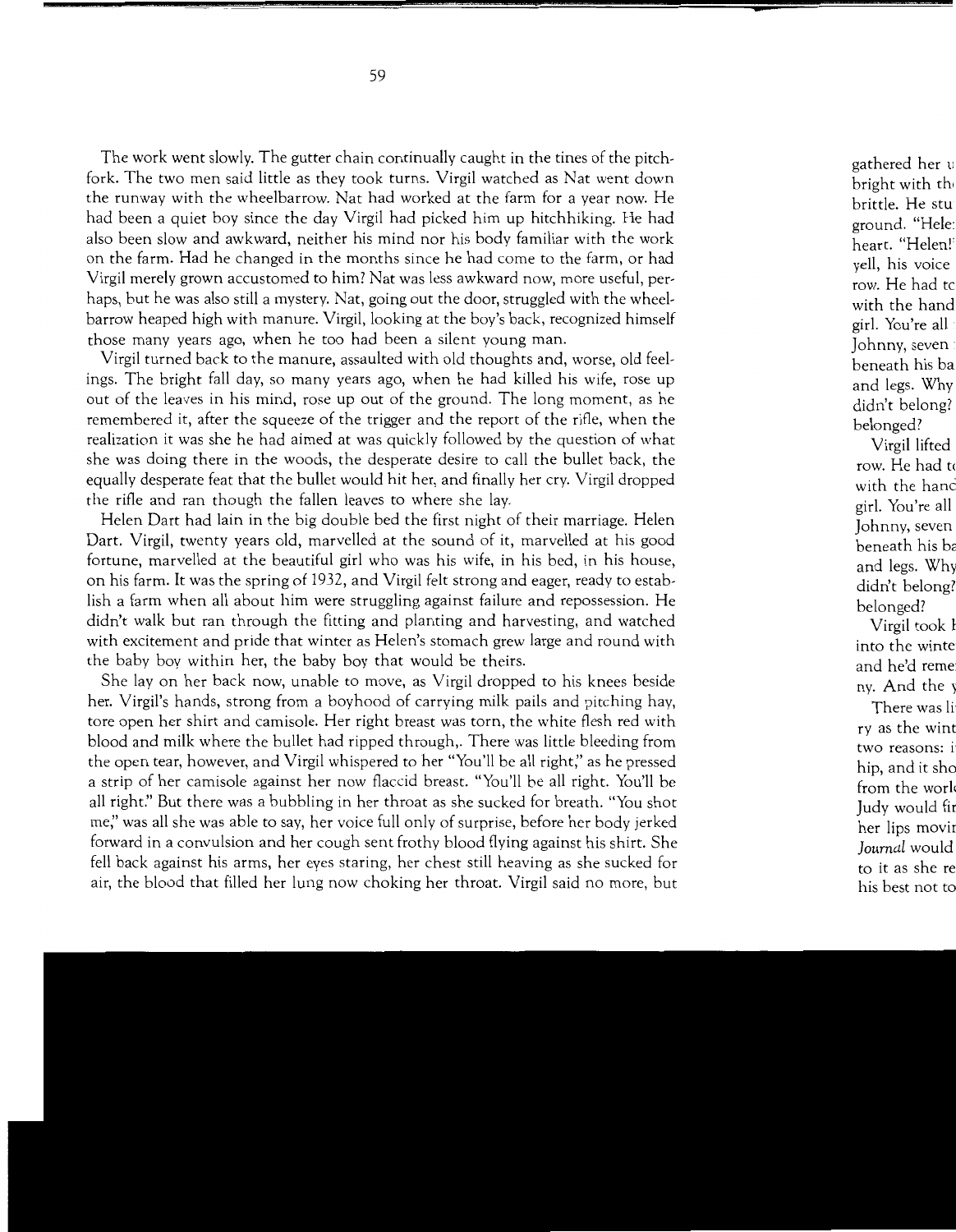gathered her up, stood, and ran slowly with her sagging body through the woods, bright with the colors of fall, and into the corn field, the stalks tall and yellow and brittle. He stumbled to his knees as he approached the house and lay her on the ground. "Helen!" he yelled at her, as he pressed his hand and then his ear to her heart. "Helen!" But no flicker showed she heard. "Helen! Helen!" he continued to yell, his voice harsh now, demanding. "Helen!"

row. He had to work between the cows, and he ossasionally poked one in the rump with the handle of the fork, causing her to jump or kick. Virgil's response  $-$  "So girl. You're all right" - was automatic, and he hardly turned to them as he worked. Johnny, seven months old, had been in the house, asleep in his crib, flat on his back beneath his baby blanket, his fingers and toes curled at the ends of his chubby arms and legs. Why wasn't she with him? What was she doing in the woods, where she didn't belong? What was she doing there? Why wasn't she in the house where she belonged?

Virgil lifted a forkful of manure from the gutter and pitched it into the wheelbarrow. He had to work between the cows, and he occasionally poked one in the rump with the handle of the fork, causing her to jump or kick. Virgil's response  $-$  "So girl. You're all right"  $-$  was automatic, and he hardly turned to them as he worked. Johnny, seven months old, had been in the house, asleep in his crib, flat on his back beneath his baby blanket, his fingers and toes curled at the ends of his chubby arms and legs. Why wasn't she with him? What was she doing in the woods, where she didn't belong? What was she doing there? Why wasn't she in the house where she belonged?

Virgil took his turn with the wheelbarrow, pushing it down the walkway and out into the winter night, which had come, cold and full of solitude, while they'd work and he'd remembered. Beatrice had come to the farm soon after, to look after Johnny. And the yext year they had married.

There was little, if any, improvement in the working of Beatrice's disordered memory as the winter worn on. She did learn to remember her cane. Virgil was glad for two reasons: it relieved somewhat his fear that she would fall and break her other hip, and it showed that she was still capable of learning. She retreated more and more from the world around her, however, or that world withdrew from her. Often when Judy would find her in the morning sitting alone, her head nodding up and down, her lips moving, she would say only that she was "counting". An item in the *Hart Journal* would catch her attention and she would repeat it aloud each time she came to it as she read the paper over and over, always as if for the first time. Virgil did his best not to nap too heavily when he was in the house and alone with her, though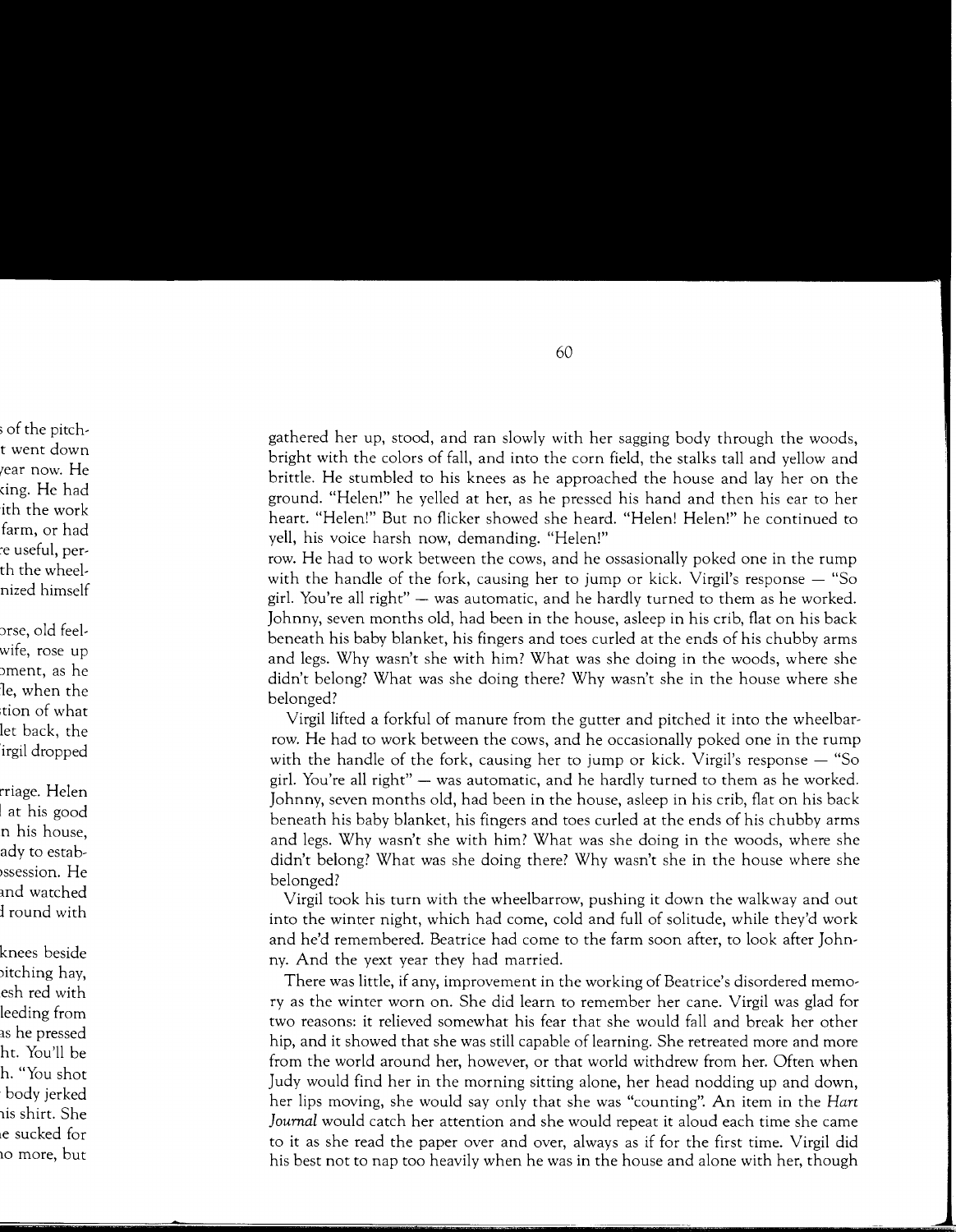he was continuously tired. Largely, he supposed, from the restless nights he spent with her, calling to her to come back to bed when she would get up to wander or look for her clothes. Sometimes she would go into the bathroom and not come back out until he would hear her running the water and flushing the toilet and running the water and flushing and he would go and get her and bring her back to bed.

He had much time, alone with her, to think, as she no longer filled the time with talk. He tried to understand what had happened in her mind. "Pa;' she called him and often her eyes would sparkle and she would giggle like a young girl. She pressed her cheek to his hand each time he handed her her pills. He thought back to her first years at the farm. She had worked hard helping with the chores and the hay, while at the same time caring for Johnny and, when he was older, returning to her job at the hospital. When had she gotten a chance to be as she was now, girlish and happy? "We lucky to be here, in Michigan, in the middle of America, in the middle of the country, aren't we Pa?" Beatrice said, interruping Virgil's thoughts. Happy? No. She was bewildered, lost. If she smiled, if she giggled, it wasn't happiness, but her good nature showing through the blankness, filling up the void. "Yes we are, Beatrice;' he said, patting her hand.

To see his wife's girlhood come to the surface now wasn't the completely inexplicable thing it might have been to another man. Dr. Mudgett had explained the pattern of senility that had suddenly descended, and Virgil nodded, finding a little real explanation. But Virgil had already seen it each spring as he plowed the land, for fifty springs or more, since he was a boy working his father's farm. Each season he turned over the soil a whole field of rocks, some of them boulders, came to the surface to be hauled off, though he had picked rocks off these fields every one of those fifty years. As the earth turned over, it simply brought up new rocks, or, rather, old rocks long buried, left by the glaciers that had come through Michigan thousands of years ago. It wasn't many years ago that George Thayer, over on Polk Road, had plowed up the bones of a mastodon. Beatrice and Virgil had gone to see it, as had nearly everyone in Oceana County, a huge, strange skeleton in a large pit excavated in the middle of George's corn field.

But more disturbing to Virgil was not the girlhood that had surfaced, confused and disordered, in Beatrice's mind, but all the intervening years that had become lost. Were those years gone? And if they were, what did that mean? Where had they gone? Where had they been? Tormentingly, their past, that now seemed lost, came to Virgil with great force, particularly the first years of their marriage, when in his grief and guilt and anger and resentment he had been unkind, even cruel, to Beatrice. She had suffered it all without complaint, and done her best to be a wife to